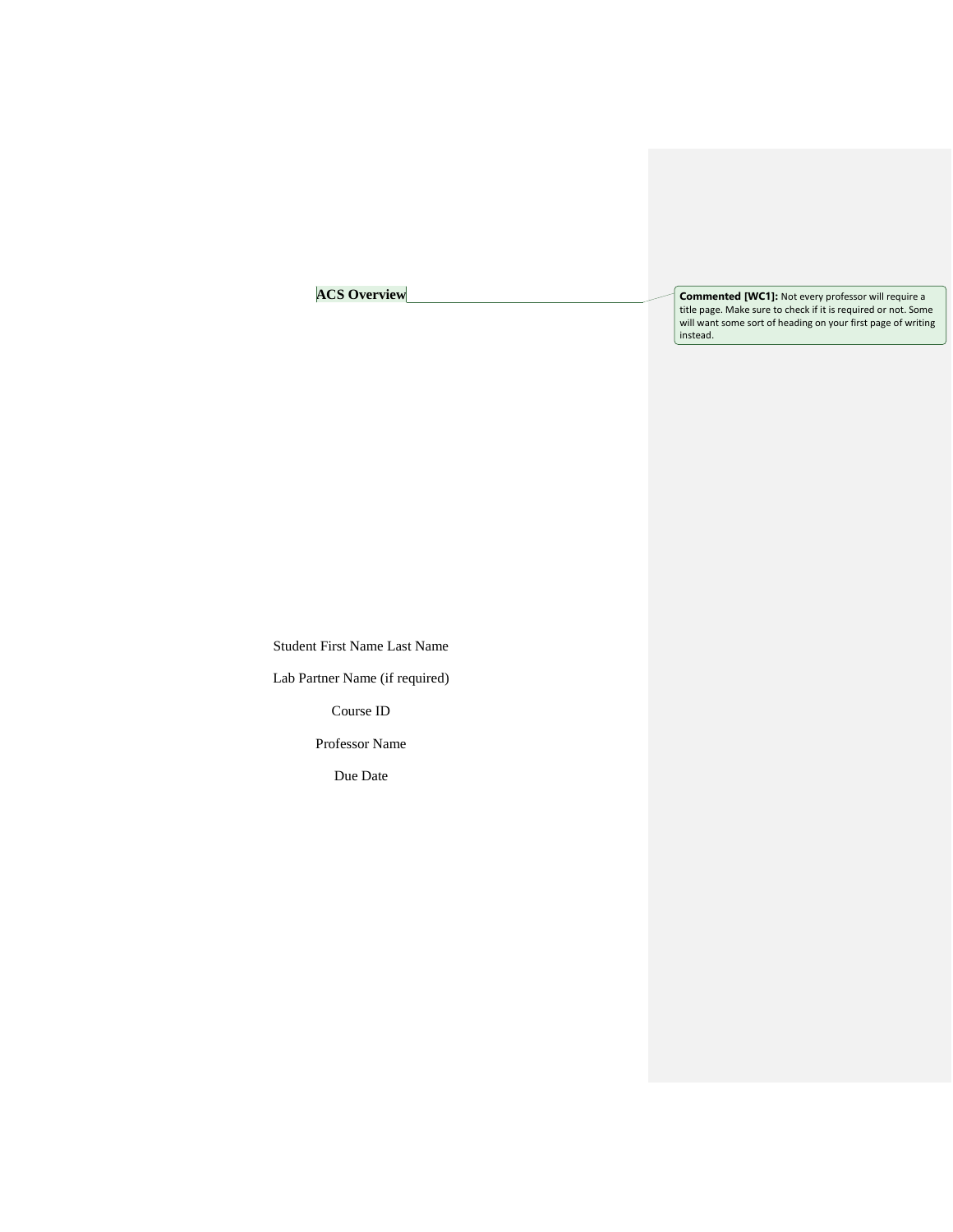#### **Page Formatting**

**Line Spacing** Your entire paper will be double-spaced. Make sure to take out the extra space before and after paragraphs by using the Line Spacing Options on the toolbar. **Block Quotes** Any quotation over 50 words must be started on a new line, indented on both sides 1 inch from the margin, and without quotation marks. To do this, once you have typed in the text, highlight the text, right click, and select "Paragraph." Under "Indentation" make it so "Left" is set to 1". Then change the "Right" indent to 1". **Figures** Figures include graphs of data, photographs, sketches, flow charts, etc. When using a figure, you must refer to it in your writing before the figure is placed. Figures are numerically labelled in the order they appear in the paper. The label and description go directly beneath the figure. If it is not an original image and needs to be cited, the superscript citation goes at the very end of the description under the figure. See below for an example.



**Figure 1.** The different measuring tools used in the current experiment, including an Erlenmeyer flask, beaker, and conical flask.<sup>1</sup>

**Tables** Tables are used when there are many precise numbers presented or when there are meaningful interrelationships. An example would be IR Spectra. Tables are labelled numerically as they appear in the paper and should be referred to in the text before it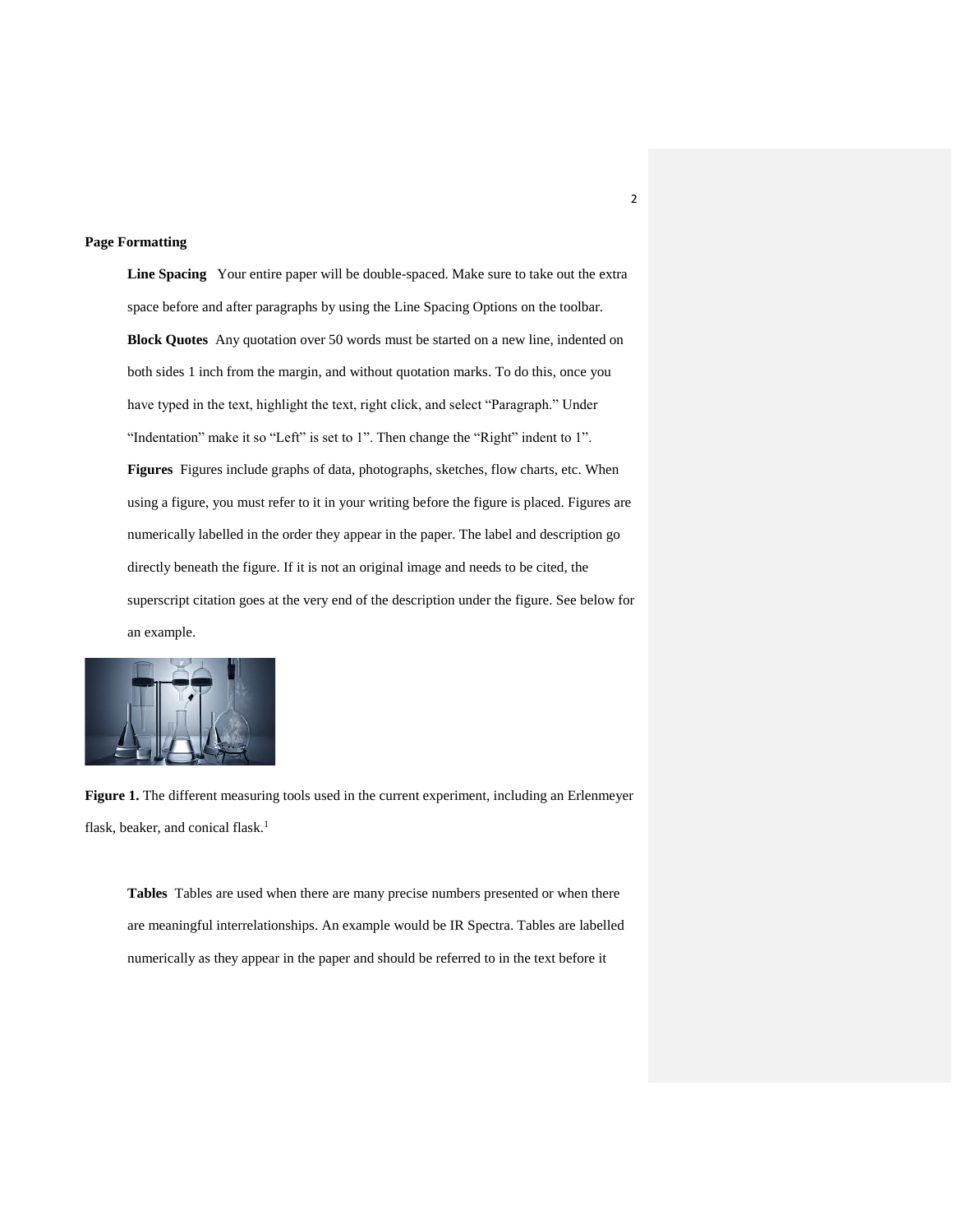appears. The table will be labelled directly above. Instead of a description, after the label will be a title that clearly indicates what is being shown in the table. If there needs to be a key or footnote that points out certain parts of the table, that will go directly below the table in smaller font and labelled. Information that should be placed in the footnote include abbreviation explanations, statistical significance of entries, different sources of data, or units of measure that are too long to fit in the column headings. See below for an example.





#### **Figures versus Tables**

This is a guide to deciding whether your information should be placed in a figure or a table.

*Do I want the basic point to be communicated at a glance?* Use a figure *Do I want the reader to see trends and relationships?* Use a figure *Do I want the reader to see exact numbers?* Use a table *Do I want to communicate a lot of information with words?* Use a table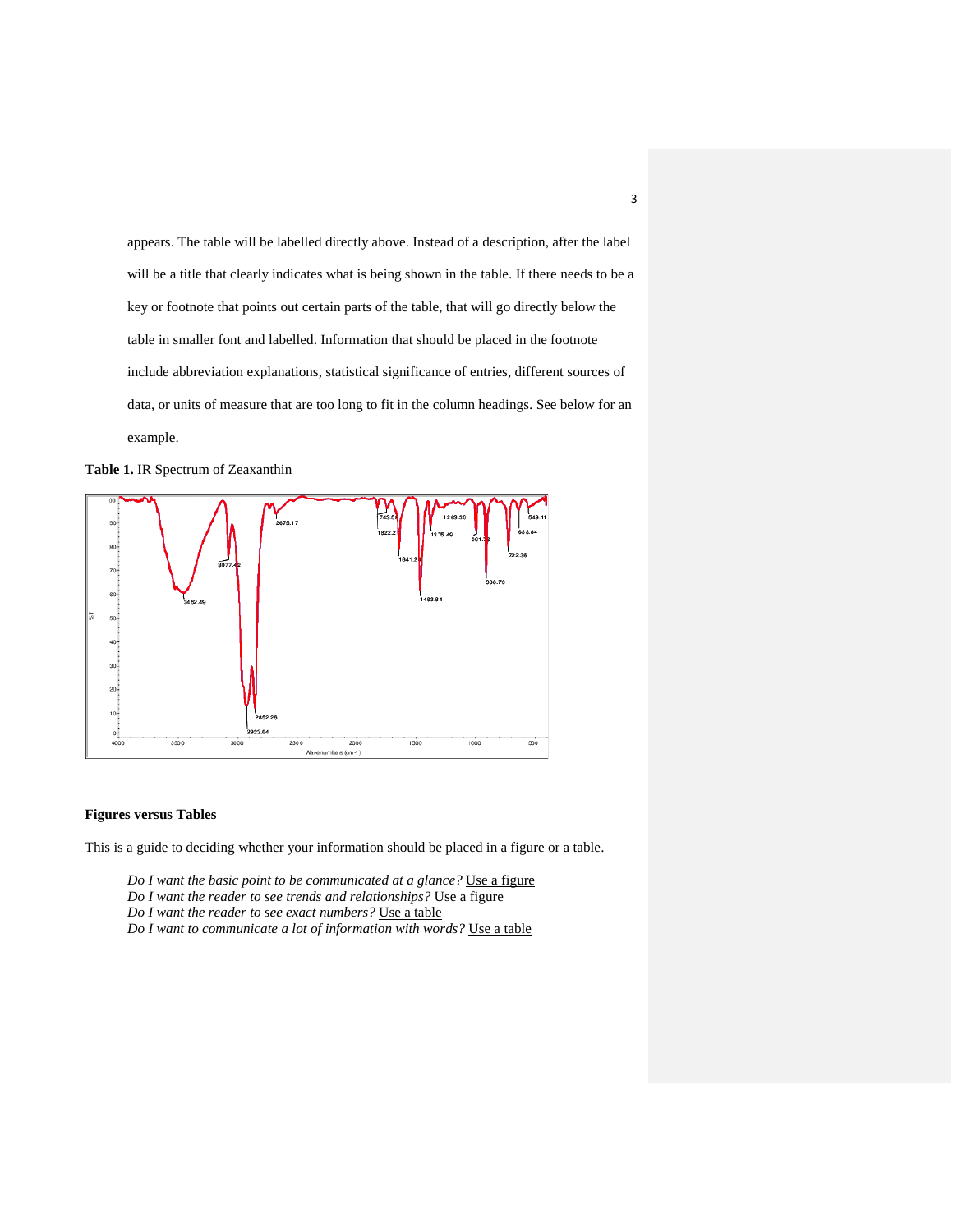**Chemical Structures** A chemical structure is the picture representation of the bonding of atoms in the molecule. If choosing to include one, it should appear directly after the paragraph or text it is mentioned. Chemical structures are formatted and labelled the same as figures, as they are considered figures. The label and description go beneath the structure. If the chemical structure was not hand drawn or created in the document yourself, then it will need to be cited. The superscript goes at the end of the description. See below for an example.

$$
\rm HO\left(\begin{matrix}&&&\\&\ddots&\\&&&\\&&C\\0\\H\end{matrix}\right)\begin{matrix}\\&\ddots\\&\ddots\\&\\&&C\end{matrix}
$$

**Figure 2.** The chemical structure of dopamine<sup>2</sup>

**Chemical Equations** You may choose to insert a chemical equation/formula to better illustrate the equation being used in the study. The equation is introduced directly before it. Do not place a colon at the end of the introduction sentence before the formula if the equation actually completes the sentence or is part of the sentence. The equation must be placed directly after the introduction of it, meaning that it may be placed in the middle of a sentence. See below for an example.

The capillary pressure *P* depends significantly on the wetting contact angle according to

| <b>Commented [WC2]:</b> Since the equation is part of the<br>sentence there is no colon before it is presented.      |
|----------------------------------------------------------------------------------------------------------------------|
| <b>Commented [WC3]:</b> The equation should be placed<br>centered in your paper.                                     |
| <b>Commented [WC4]:</b> Since this is still part of the sentence,<br>the word after the equation is not capitalized. |

where  $\bar{y}$  is the surface tension, O is the wetting contact angle, and  $\bar{r}$  is the radius of the

 $P = 2y \cos(\frac{O}{r})$ 

capillary.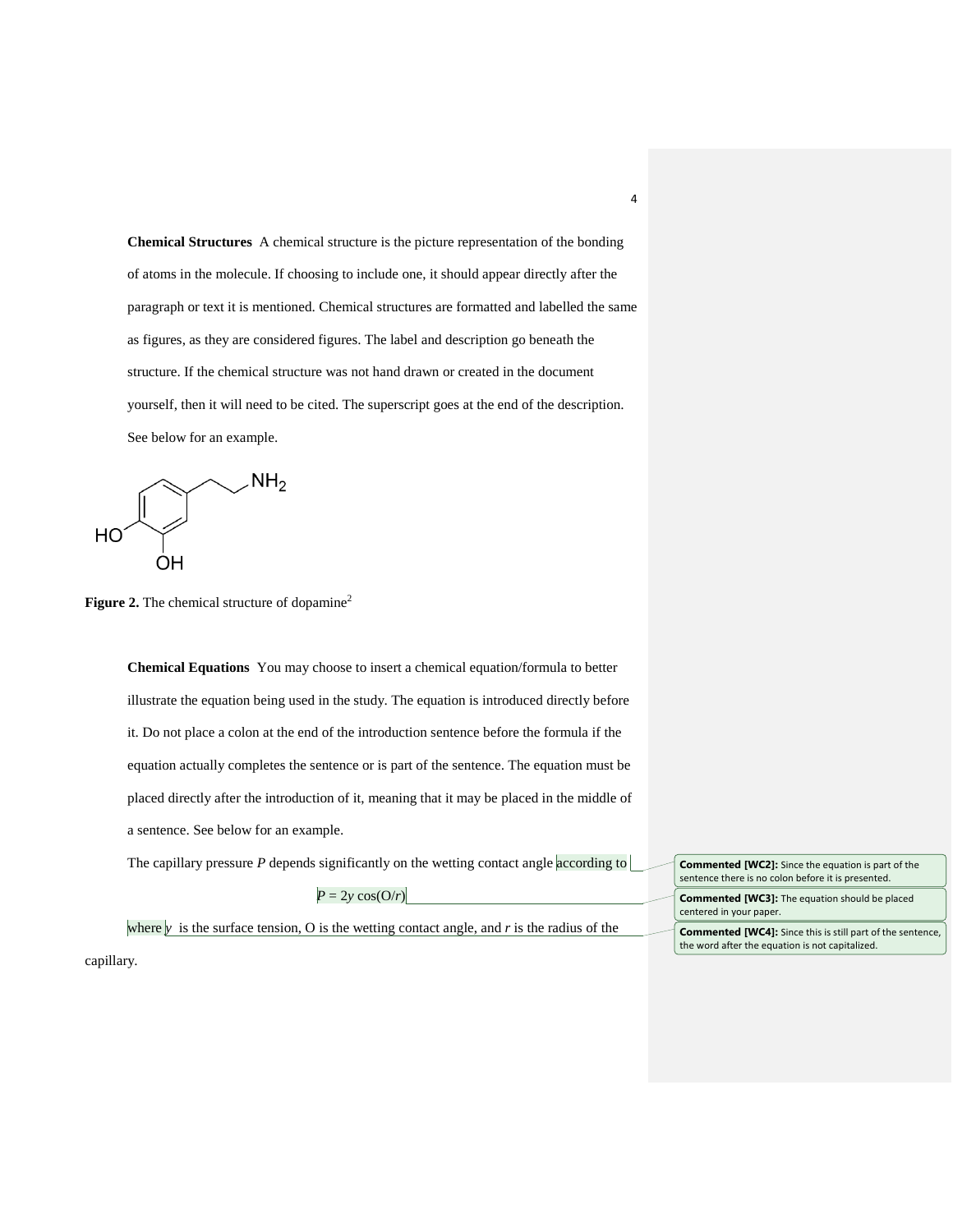### **Sections**

Your professor will clarify what sections need to be included, so make sure to check those specific requirements. However, these are the most commonly used sections in ACS papers:

*Title Page or Header*

### *Introduction*

Your opening paragraphs will outline the nature of the problem needing solved. It should also show how it is of interest and provide background information. Finally, it should clarify the objectives/goal of the current study.

### *Experimental*

This section is a detailed procedure of what was done in the study. Describe the techniques and instruments along with any special precautions. It should be written in past tense and should be detailed enough so that someone could recreate exactly what you had done.

### *Results*

This section highlights all the specific findings of the study by talking about or showing actual data. This is where charts, tables, equations, and figures are commonly used.

### *Discussion*

This is the section that explains what the data talked about in the results section mean. It also talks about if the results were as expected and if there were any surprising findings.

### *Conclusion*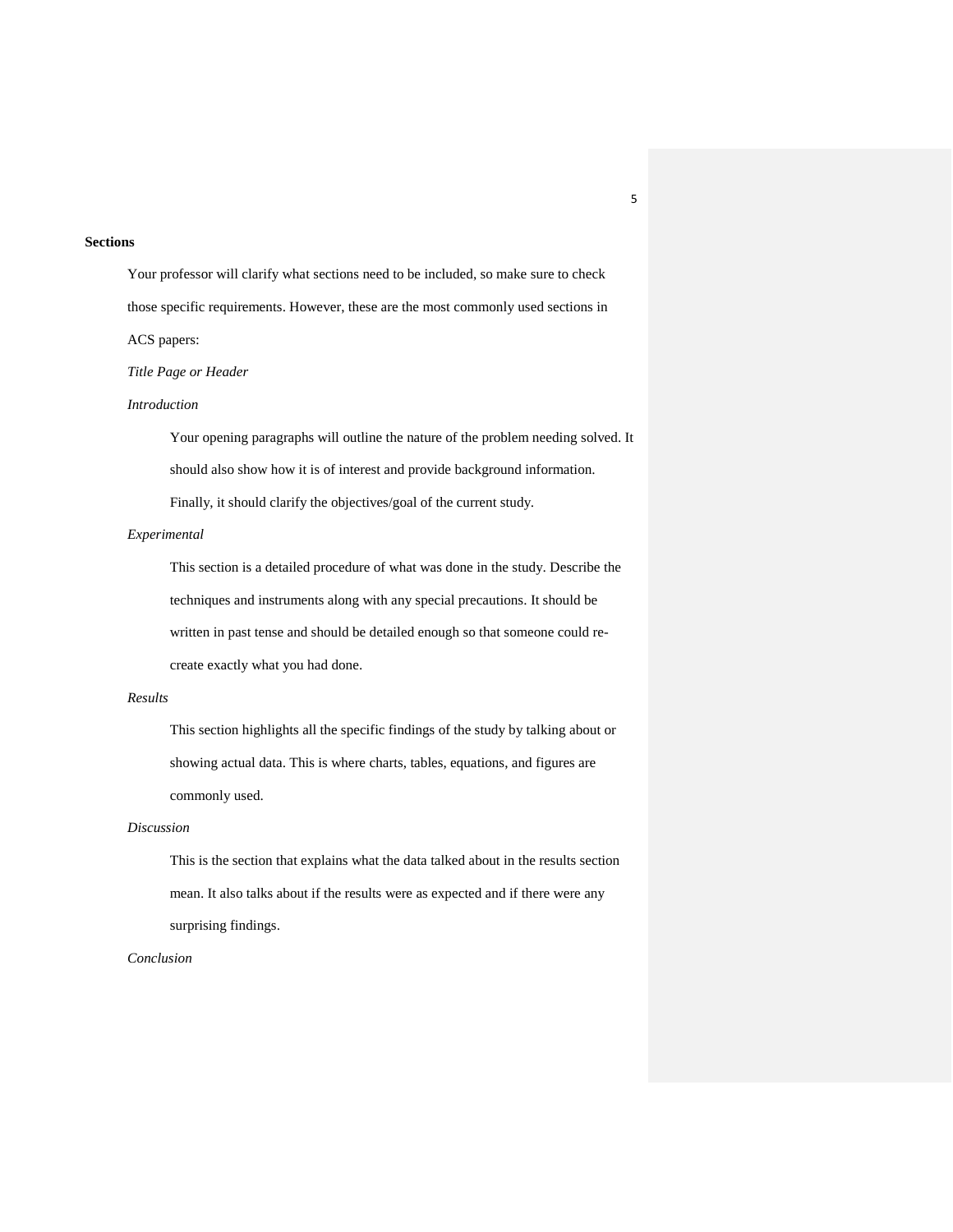This is where you would talk about anything that went wrong in the study, anything that should be changed in future studies, and why the results were not as expected. If everything did go perfectly, what steps did you take to ensure that it went so well? It could also talk about new research questions that arose form this study.

*References*

### **In-Text Citations**

There are different ways to cite an ACS paper, but the following will explain how to cite using superscripts, as that is most commonly used here at Pitt State.

You will need to cite any information that is not general knowledge, that came from another source, that is paraphrased from another source, or that is quoted from another source. You will also need to cite any non-original figures and tables.

You will cite using superscript numbers that are placed at the end of the sentence outside the punctuation. The superscript number corresponds with a specific reference. That means that if you were to cite one reference multiple times, that reference's superscript number will be the same, no matter where it is cited again in the text.

The sources are assigned a number based on the order they appear in the text. That means the first source will be given a 1 superscript, the second (different) source will be given a 2 superscript, and so on.

This is an example of how to cite your first source.<sup>1</sup> This is an example of how to cite your second source.<sup>2</sup> I am using the first source again, so it is cited like this.<sup>1</sup>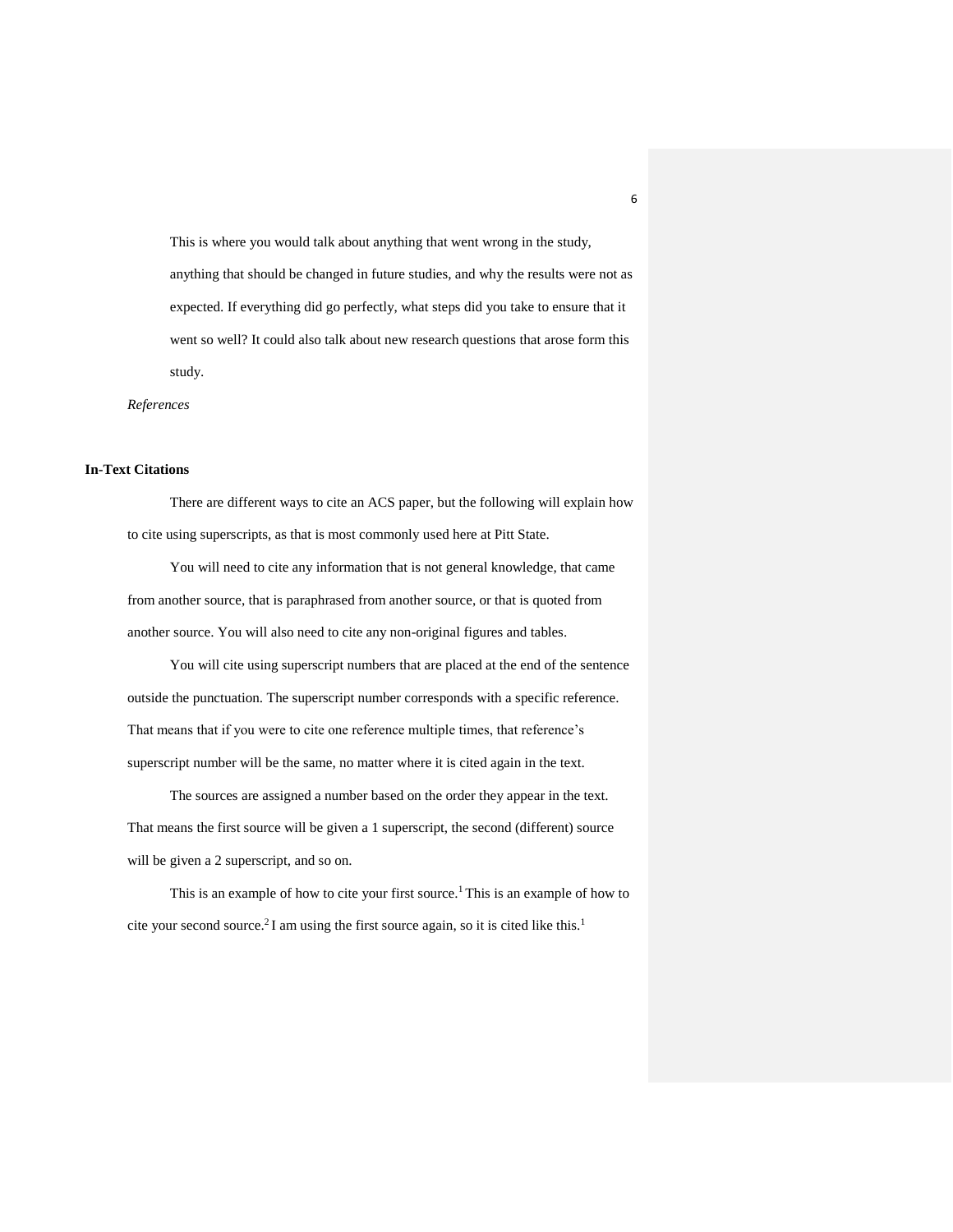If you have a sentence that has information from more than once source, include the superscript numbers that correspond to all the sources by separating the numbers with a comma with no space between. For example, this sentence is referring to the first and second source.<sup>1,2</sup>

# **Numeral Word Usage**

Numbers Use numbers when talking about ratios, dates, or units of time or measure (10) minutes, 20 inches). Put a space between the number and the unit except when using %, \$, degree, angular minutes, and angular seconds.

**Cardinal Numbers** Spell out the number when referring to items other than units of time or measure when the number is less than 10. If the amount is greater than 10, no matter what is being referred to, use the number. For example, "three flasks" and "20 flasks." **Exception** No matter the amount or what is being referred to, if the sentence starts with the number and measure you will spell out both the number and the unit of measure. For example: "Twelve species were evaluated in this study." "Twenty slides of blood sample were prepared." "Fifteen millimeters of supernate was added to the reaction vessel."

### **Statistic Abbreviations**

| CV <sub>.</sub> | coefficient of variation | SD  | standard deviation |
|-----------------|--------------------------|-----|--------------------|
| df              | degrees of freedom       | SE. | standard error     |
| f               | frequency                | M   | Molarity           |
|                 | correlation coefficient  | М   | molar mass         |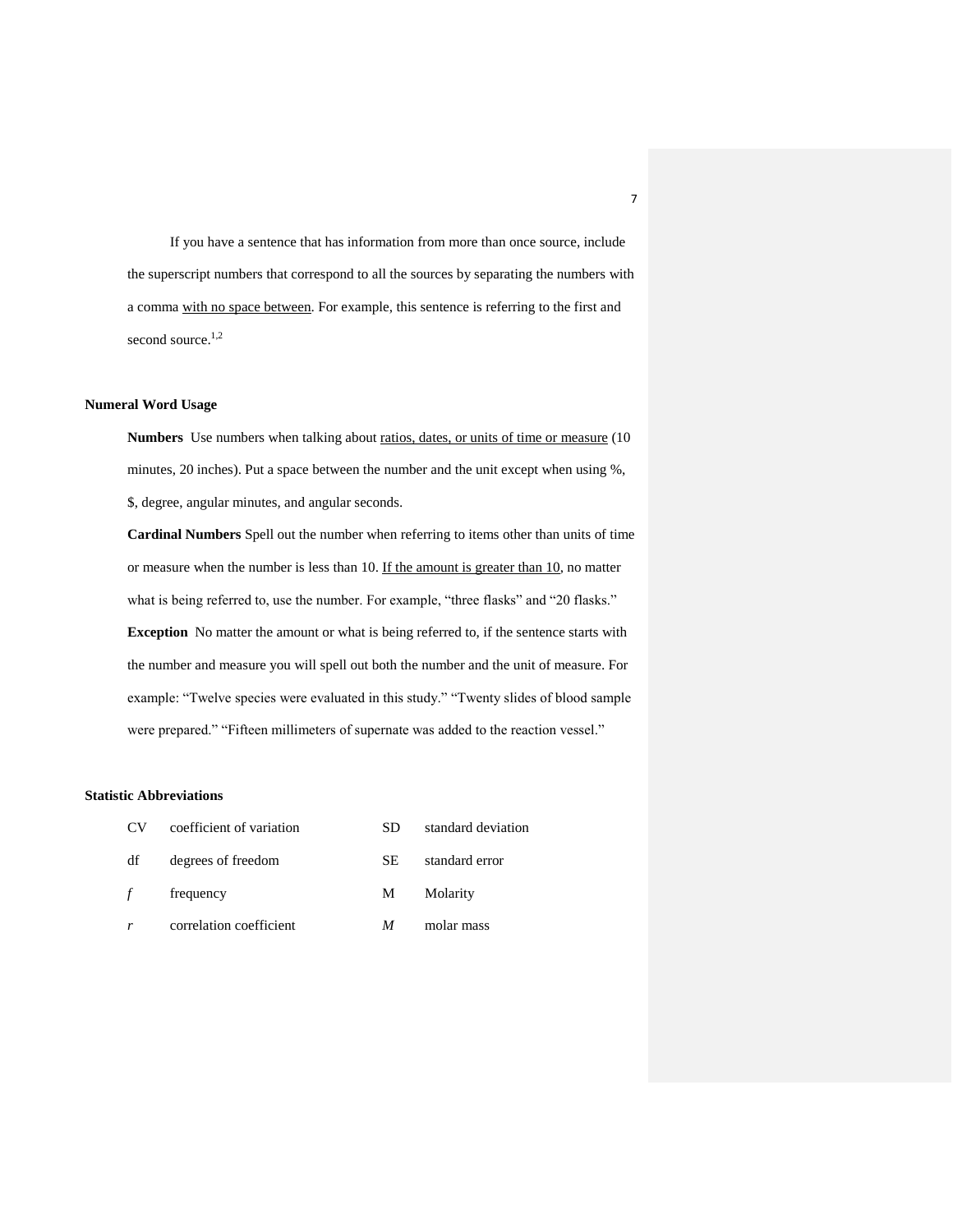### **Reference Formatting**

The references are numbered and placed according to the order they appear in the paper, not alphabetically. The number given to the reference corresponds with the in-text superscript number for the citation of the source.

All sources will need to have a hanging indent. This is the opposite of a first line indent, where there is 0.5 inches indented for everything past the first line of a reference.

# Books in Print

- #. Author Last Name, First Initial; Author Last Name, First Initial. *Title: Subtitle,*  Edition Number; Series Information (if any); Publisher: Place of Publication, Year; Volume (if a multivolume work), pp page numbers.
- 1. Morris, R. *The Last Sorcerers: The Path from Alchemy to the Periodic Table;*  Joseph Henry Press: Washington, DC, 2003; pp 145-158.

## Chapter in a Book

- #. Author 1; Author 2. Chapter Title. In *Book Title,* Edition Number if any; Series Information if any; Publisher: Place of Publication, Year; Volume Number, pp.
- 2. Puls, J.; Saake, B. Industrially Isolated Hemicelluloses. In *Hemicelluloses: Science and Technology;* Gatenholm, P., Tenkanen, M., Eds.; ACS Symposium Series 864; American Chemical Society: Washington, DC, 2004; pp 24-37.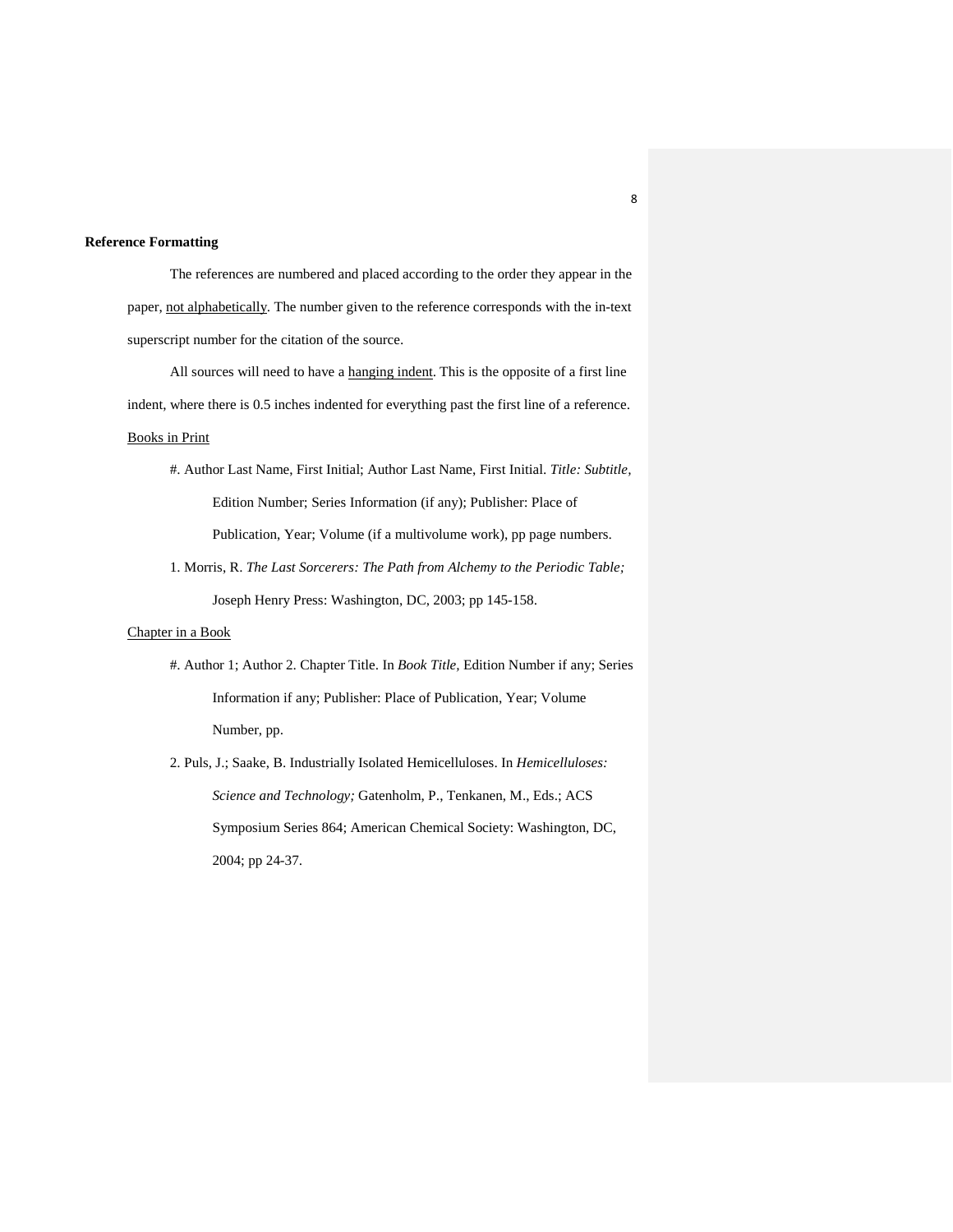### Online Books

- #. Author 1; Author 2. *Book Title* [Online]; Series Information if any; Publisher: Place of Publication, Year; Volume Number if any, pp. URL (accessed Month Day, Year).
- 2. Tour, M. *Molecular Electronics* [Online]; World Scientific: River Edge, NJ, 2003; pp 177-180.

[https://legacy.netlibrary.com/ebook\\_info.asp?product\\_id=91422&piclist=](https://legacy.netlibrary.com/ebook_info.asp?product_id=91422&piclist=19799,20141,20153)

[19799,20141,20153](https://legacy.netlibrary.com/ebook_info.asp?product_id=91422&piclist=19799,20141,20153) (accessed Nov 7, 2004).

### Journal Periodicals

#. Author 1; Author 2. Title of Article. *Journal Abbreviation* **Year,** *Volume,* pp.

3. Caruso, R. A.; Susha, A.; Caruso, F. Multilayered Titania, Silica, and Laponite Nanoparticle Coatings on Polystyrene Colloidal Templates and Resulting Inorganic Hollow Spheres. *Chem. Matter.* **2001,** *13*, 400-409.

### Online Only Periodicals

- #. Author 1; Author 2. Title of Article. *Journal Abbreviation* [Online] **Year,**  *Volume,* pp. URL (accessed Month Day, Year).
- 4. Fine, L. Einstein Revisited. *J. Chem. Educ.* [Online] **2005**, *82,* 1601

<https://jchemed.chem.wisc.edu/Journal/Issues/2005/Nov/abs1601.html>

(accessed Oct 15, 2005).

## Website Page

- #. Author 1; Author 2. Title of Site. URL (accessed Month Day, Year).
- 5. Chemical Abstracts Service. STN on the Web. [https://stnweb.cas.org](https://stnweb.cas.org/) (accessed Nov 7, 2004).

**Commented [WC5]:** Journal names must be abbreviated in your reference. They should be abbreviated according to the Chemical Abstracts Service Source Index.